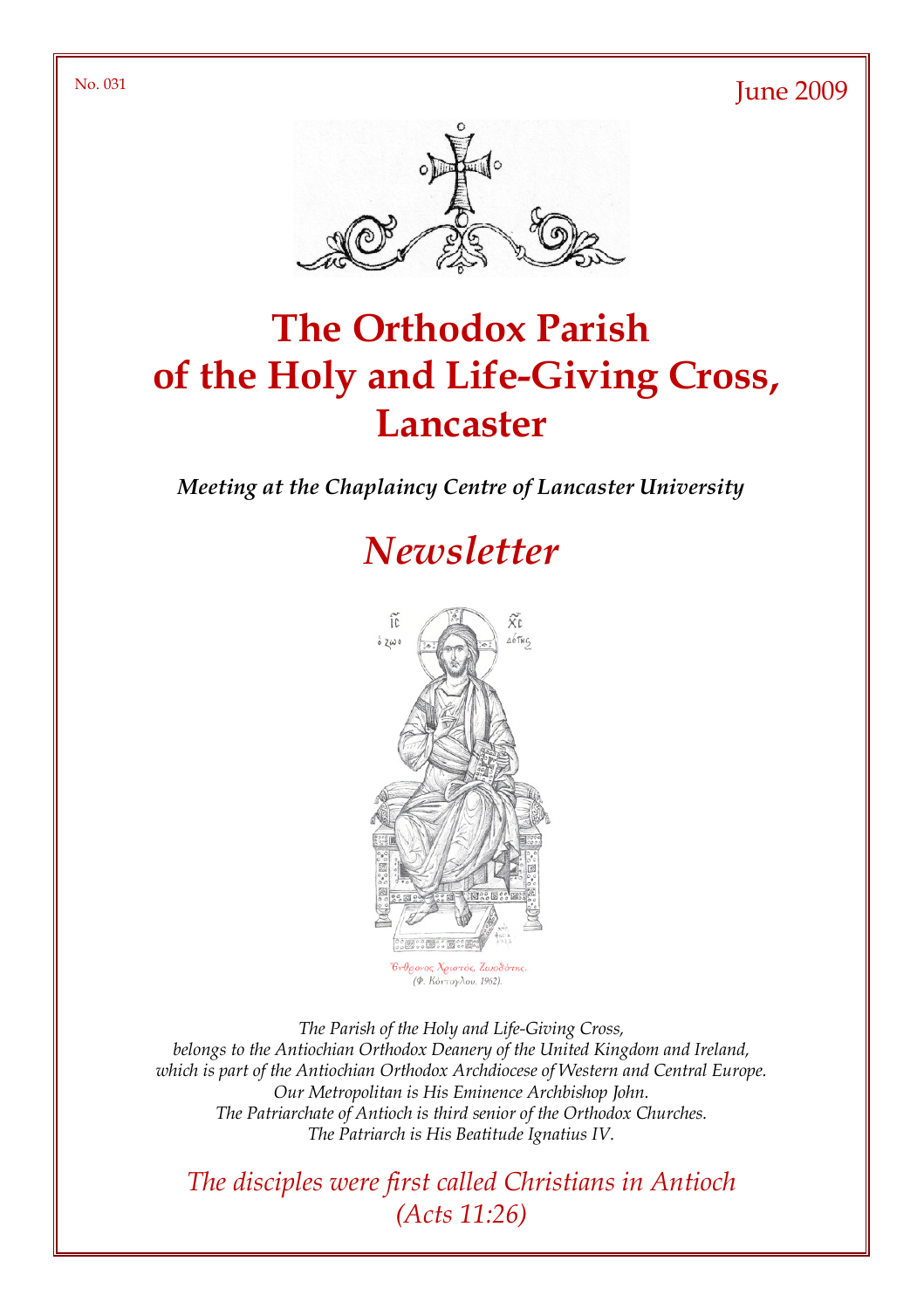## PRAYER OF THE OPTINA **ELDERS**

Lord, give me the strength to greet the coming day in peace. Help me in all things to rely on Thy holy will. Reveal Thy will to me every hour of the day. Bless my dealings with all people. Teach me to treat all people who come to me throughout the day with peace of soul and with firm conviction that Thy will governs all. In all my deeds and words guide my thoughts and feelings. In unexpected events, let me not forget that all are sent by Thee. Teach me to act firmly and wisely, without embittering and embarrassing others. Give me the physical strength to bear the labours of this day. Direct my will; teach me to pray, pray in me. Amen



The Optina Monastery at Central Russia.

## ORTHODOXY AND THE THEORY OF EVOLUTION

If by evolution one is referring to the theories and teachings of Charles Darwin, the Orthodox Church surely does not subscribe to evolution in any manner. Orthodoxy firmly believes that God is the Creator of all things and that human beings, created in the image and likeness of God, are unique among all created beings. At the same time Orthodoxy is not literalist in its understanding of the accounts of creation in Genesis; there are writings by Orthodox Christians which attempt to balance the creation accounts with a certain ongoing -evolutionary, if you will- process which, on the one hand, affirms that while humans may have evolved physically under the direction and guidance and plan of the Creator, their souls could not have evolved any more than the powers of reasoning, speaking, or the ability to act creatively could have simply evolved. In such a scenario the Creator intervened by breathing His Spirit into man and giving him life, as stated in Genesis. Such thinking, however, while admitting the possibility that the Creator guided a process of physical evolution, is not identical with the theories of Charles Darwin, which in my limited understanding implies that man's soul also evolved and denies the active participation on the part of the Creator. This poses a variety of questions and problems.

In short, Orthodoxy absolutely affirms that God is the Creator and Author of all things, that He is actively engaged with His creation, and that He desires to restore His creation to full communion with Himself through the saving death and resurrection of Our Lord Jesus Christ. This, unlike Darwinism, is not a matter of ideology but, rather, a matter of theology.

Orthodoxy has no problem with evolution as a scientific theory, only with evolution -as some people may view iteliminating the need for God as Creator of All.

source: http://www.oca.org/QA.asp?ID=72&SID=3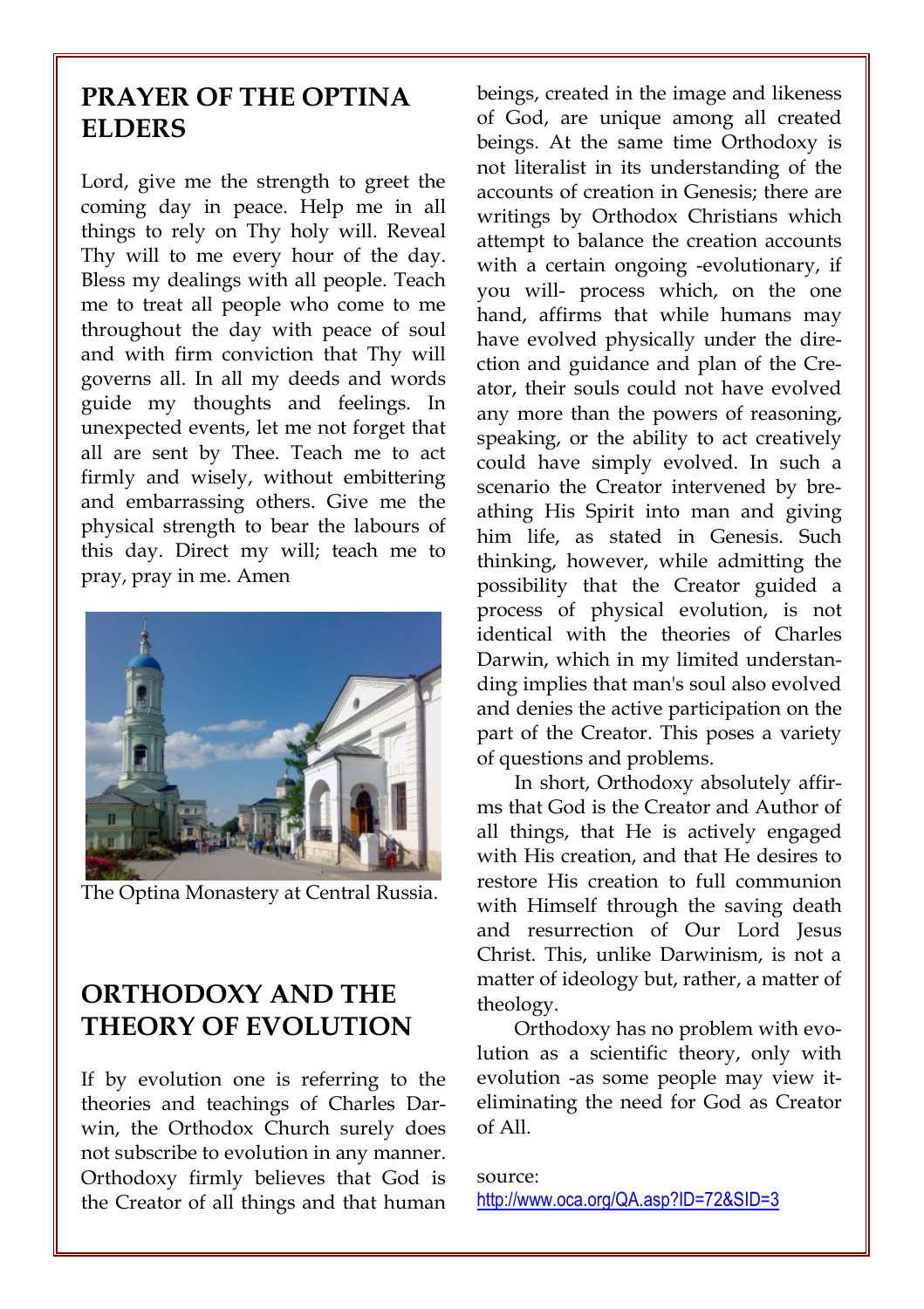## EVOLUTIONARY HYMN

Lead us, Evolution, lead us Up the future's endless stair; Chop us, change us, prod us, weed us. For stagnation is despair: Groping, guessing, yet progressing, Lead us nobody knows where.

Wrong or justice, joy or sorrow, In the present what are they while there's always jam-tomorrow, While we tread the onward way? Never knowing where we're going, We can never go astray.

To whatever variation Our posterity may turn Hairy, squashy, or crustacean, Bulbous-eyed or square of stern, Tusked or toothless, mild or ruthless, Towards that unknown god we yearn.

Ask not if it's god or devil, Brethren, lest your words imply Static norms of good and evil (As in Plato) throned on high; Such scholastic, inelastic, Abstract yardsticks we deny.

Far too long have sages vainly Glossed great Nature's simple text; He who runs can read it plainly, 'Goodness = what comes next.' By evolving, Life is solving All the questions we perplexed.

Oh then! Value means survival-Value. If our progeny Spreads and spawns and licks each rival, That will prove its deity (Far from pleasant, by our present, Standards, though it may well be).

C S Lewis

Less known for his poetry, here the great 20th century academic, writer and theologian C.S. Lewis takes a wry glance at the theory of Evolution set in rather caustic satire to the famous hymn by James Edmeston "Lead us heavenly father lead us." The contrasting sentiment to the words of the hymn cannot fail to be lost since we do not know where evolution will lead us. As Christian apologetic it doesn't really stand up to scrutiny, but that is not Lewis's prime intention. Although the comparison is implied, he is looking at the presumed inherent lack of morality or more accurately the amorality of evolutionary theory which one modern writer describes as "raining DNA" or in Lewis' own words "Goodness = what comes next." The touch of irony that scientific theory does not either require us or want us to question why things are as they are (nature's simple text) is not missed. The poem reaches almost biting sarcasm in its conclusion with "Oh then! Value means survival value." The measured cadence itself seems to refute the sense of progression.

The writer tempts us to question where or what we will be in one million years time. At the risk of sharing Lewis's sense of irony more blatantly- God alone knows!!

JAH

#### C. S. LEWIS

What made CS Lewis move from Atheist to Christian? He saw faith in two ways because he was firstly converted to the belief that there was a God; his intellect convinced him of the reasonableness of God-theism he then went on to see faith as a personal relationship with God in Christ.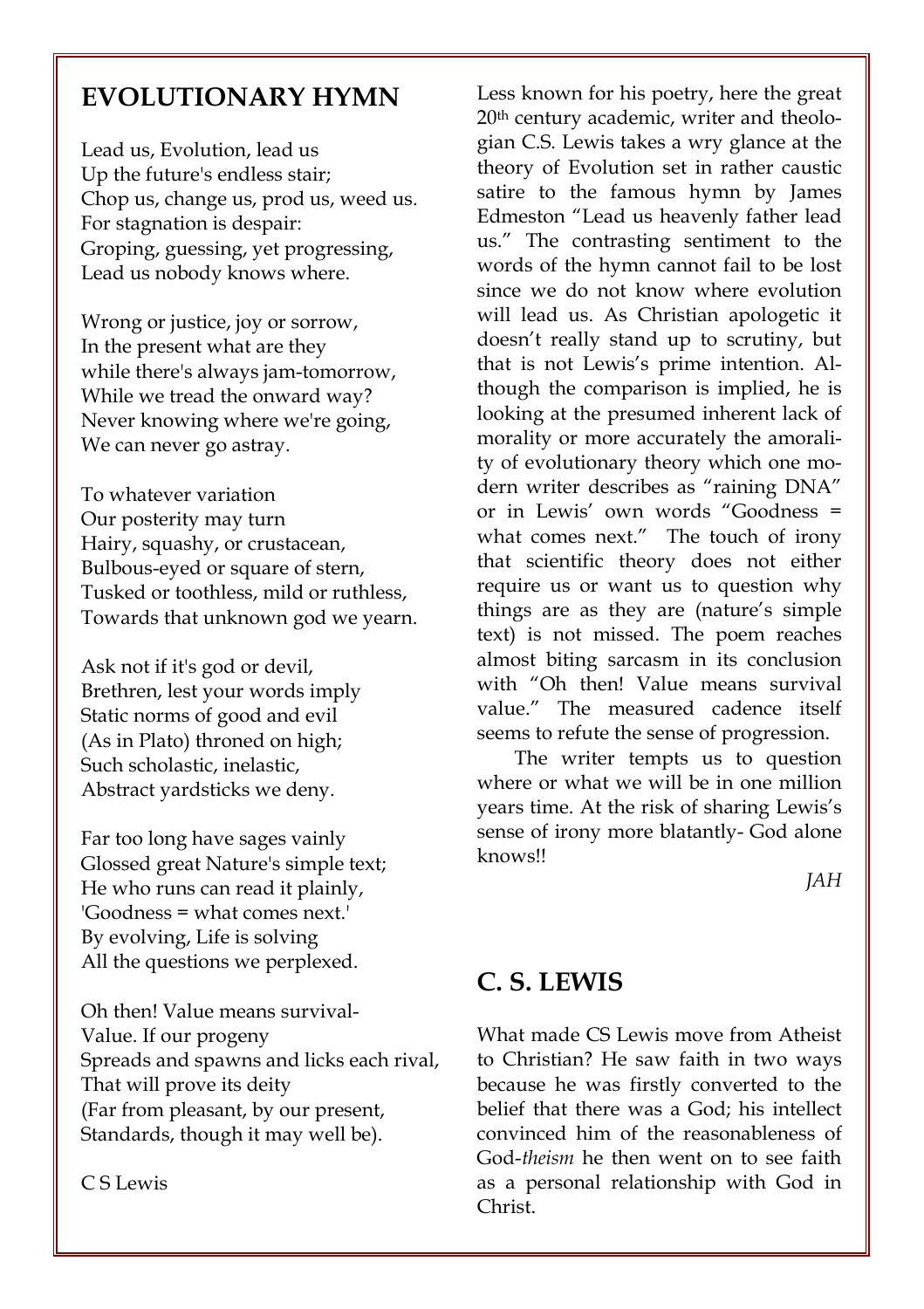Lewis recognized, however, that this philosophical God could not automatically be identified with the Christian God. The religious belief which Lewis designated Faith-B is no mere intellectual assent; instead, it's a belief in  $God - a$ trust in God that represents a religious relationship between the person and the divine.

But what prompted Lewis to move from that intellectual philosophical idea to the faith of Christianity; let me suggest that it was the faith of others who were signposts for him JRR Tolkien-devout Catholic and in their discussions in the "Eagle and Child" Lewis must have been warmed by Tolkien taking faith to a personal level. "I wish I had your faith!" Faith is a gift but it is a gift which needs to be unwrapped and used; God gives it to all but it is like that dusty Bible that we rarely open because we would rather be reading other things.



"Now faith, in the sense in which I am here using the word, is the art of holding onto things your reason has once accepted, in spite of your changing moods. For moods will change, whatever view your reason takes. I know that by experience. Now that I am a Christian, I do have moods in which the whole thing looks very improbable; but when I was an atheist, I had moods in which Christianity looked terribly probable. This rebellion of your moods against your real self is going to come anyway. That is why faith is such a necessary virtue; unless you teach your moods "where they get off" you can never be either a sound Christian or even a sound atheist, but just a creature dithering to and fro, with its beliefs really dependent on the weather and the state of its digestion. Consequently one must train the habit of faith".

"Imagine yourself as a living house. God comes in to rebuild that house. At first, perhaps, you can understand what He is doing. He is getting the drains right and stopping the leaks in the roof and so on; you knew that those jobs needed doing and so you are not surprised. But presently He starts knocking the house about in a way that hurts abominably and does not seem to make any sense. What on earth is He up to? The explanation is that He is building quite a different house from the one you thought of; throwing out a new wing here, putting on an extra floor there, running up towers, making courtyards. You thought you were being made into a decent little cottage: but He is building a palace. He intends to come and live in it Himself".

"You don't have a soul. You are a soul. You have a body."

"Friendship is born at that moment when one person says to another: "What! You too? I thought I was the only one."

"Love anything and your heart will be wrung and possibly broken. If you want to make sure of keeping it intact you must give it to no one, not even an animal. Wrap it carefully round with hobbies and little luxuries; avoid all entanglements. Lock it up safe in the casket or coffin of your selfishness. But in that casket, safe, dark, motionless, airless, it will change. It will not be broken; it will become unbreakable, impenetrable, irredeemable. To love is to be vulnerable."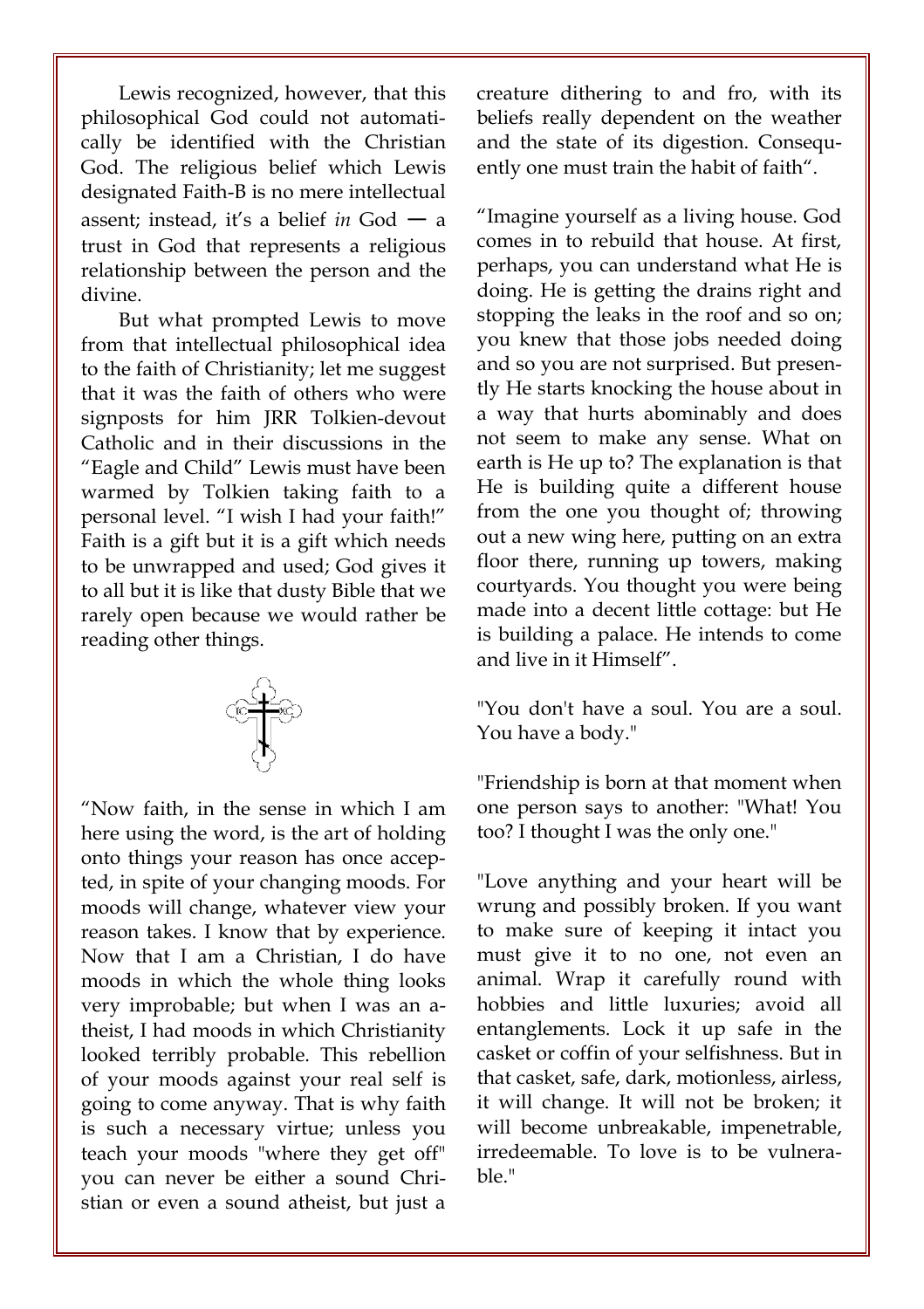"God can't give us peace and happiness apart from Himself because there is no such thing."

"Education without values, as useful as it is, seems rather to make man a more clever devil".

"God whispers to us in our pleasures, speaks to us in our conscience, but shouts in our pains: It is His megaphone to rouse a deaf world"



"If you read history you will find that the Christians who did most for the present world were precisely those who thought most of the next. It is since Christians have largely ceased to think of the other world that they have become so ineffective in this."

"There are two kinds of people: those who say to God, "Thy will be done," and those to whom God says, "All right, then, have it your way".

"If we find ourselves with a desire that nothing in this world can satisfy, the most probable explanation is that we were made for another world."

C. S. Lewis

## BOYS AND SPIRITUALITY: A CALL TO ACTION

International Boys Schools Coalition Conference: 23rd April 2009 Hosted by The Oratory School, Reading "Boys and Spirituality: a call to action"

The keynote speaker for the conference was Sir Clive Woodward OBE, Director of Elite Performance at the British Olympic Association and former England Rugby Football Coach. Sir Clive addressed the whole school plus delegates of Boys Schools from all over Britain in the Oratory chapel. He mapped out for those assembled the profile of a champion with the aid of power point and video clips.

The three categories that he employed for the ascent to success were: character, criteria and coaching. One starts with raw talent, the criterion being ability and one can coach the skills necessary to improve the athlete to "student" level. At this stage the "student" requires the criterion of "teachability"; they must be receptive to input and have the wherewithal to soak up like a sponge that which is being taught. If the student is impervious and does not have an open adaptable mind, they cannot progress to the next level which he referred to as "warrior" status. The warrior must be able to cope with pressure which he styled T-cup (thinking correctly under pressure). The zenith of character possesses the attribute of a champion, the prime criterion being the will to win with the right attitude which again, can be coached.

Talent alone is not enough, mental profiling means that the mind needs to be disciplined but flexible enough to adapt to a new challenge under an alternate circumstance.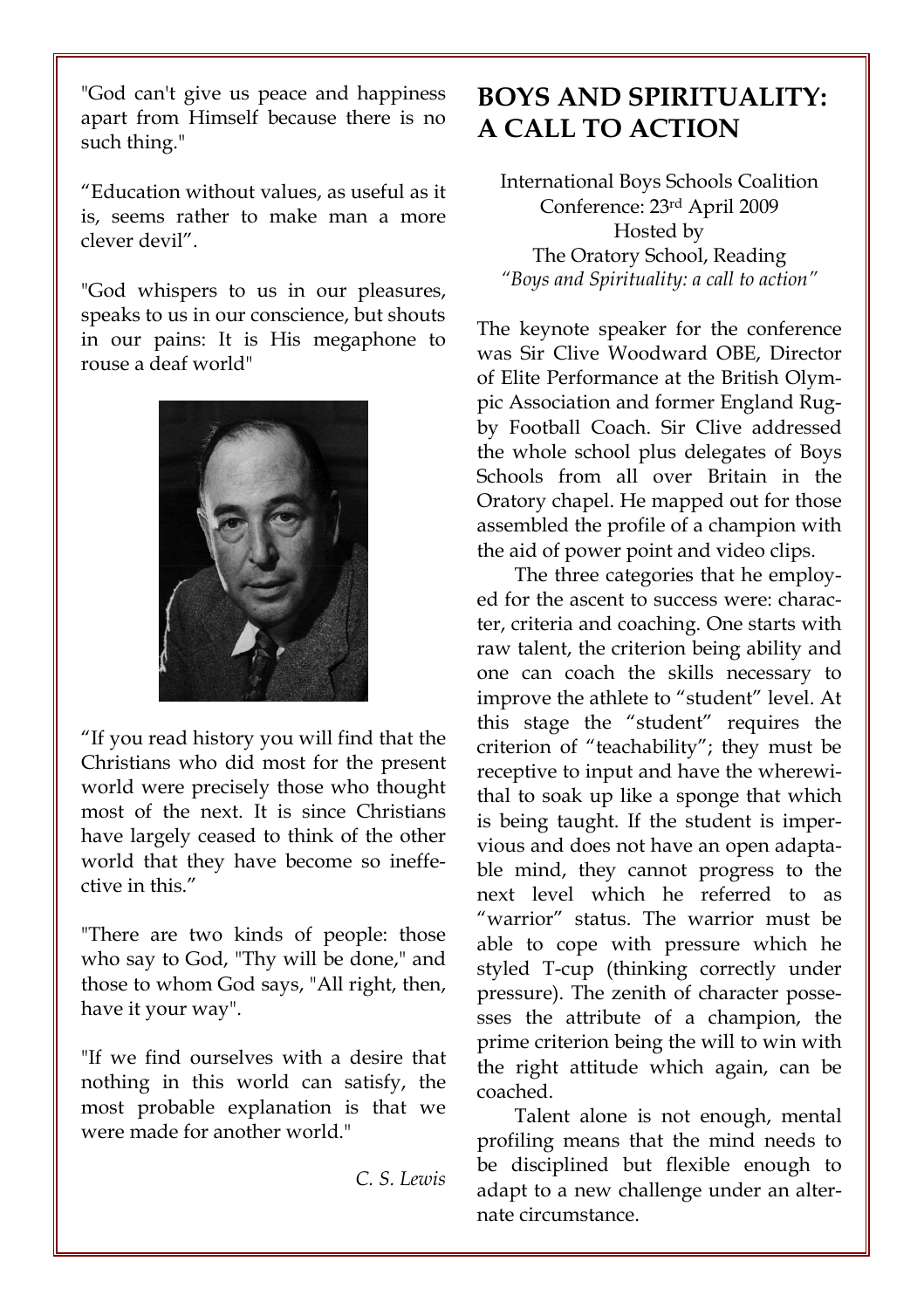We were shown a slide of the unlikely scenario of the 1997 England Rugby front row learning to touch type on laptop computers. Thinking outside the box brings challenges that need to be presented and overcome! In 1998 Sir Clive took his England "warriors" to the Royal Marine base at Lympstone in order to see what it really means to be "under pressure." In war as on the rugby field things do not always go as expected which he referred to as "dislocated expectations," but it is necessary to prepare as far as possible for such situations. He brought into his armoury of coaching the "War Room" mentality-clock and whiteboard. Imagine, Wales 15-England 15, the enemy camped on your forty five yard line and two minutes to go! What do you do? The warriors are invited to think quickly, step forward and say what they would do to win the match? Certainly the illustration compliments the notion attributed to the Duke of Wellington that "The Battle of Waterloo was won on the playing-fields of Eton".

In the 2003 Rugby World Cup final there were ten minutes of extra timeitself a rare phenomenon in the realms of the Rugby world. With twenty five seconds to go at 17-17 Johnny Wilkinson delivered the drop kick that won the match for England. Was it planned, rehearsed? Certainly it was thinking correctly under pressure! There is never a time when you cannot win a match.

Attitude characteristics he placed under three categories:

- The ability to take charge
- Drive and passion
- Obsession for excellence

There must be a no compromise approach and at the highest level attitude and mental fitness is more important than talent.

In 1967 Muhammad Ali said: "Champions aren't made in gyms. Champions are made from something they have deep inside of them; a desire, a dream, a vision. They have to possess the skill and the will but the will must be stronger than the skill".

How does this transfer to spirituality? Well, Sir Clive didn't spell it out but then he didn't need to because St. Paul uses the model of the Olympic Games for those who wish to attain to heaven; I Corinthians 9: 24"Do you not know that in a race all the runners run, but only one gets the prize? Run in such a way as to get the prize. 25Everyone who competes in the games goes into strict training. They do it to get a crown that will not last; but we do it to get a crown that will last forever. 26Therefore I do not run like a man running aimlessly; I do not fight like a man beating the air. 27No, I beat my body and make it my slave so that after I have preached to others, I myself will not be disqualified for the prize."

The Church Fathers down the centuries have known that all that is required to be a saint (given the necessary grace) is the strong desire to be one. However we must focus on what we can do now, today, for yesterday is history, tomorrow is a mystery but today is the present a gift.

Cardinal John Henry Newman to whom The Oratory School owes its foundation said about education: "The purpose of a liberal arts education is to open the mind, to correct it, to refine it, to enable it to know, and to digest, master, rule, and use its knowledge, to give it power over its own faculties, application, flexibility, method, critical exactness, sagacity, resource, address, [and] eloquent expression..."

Talent + desire + discipline  $X$  coaching = success!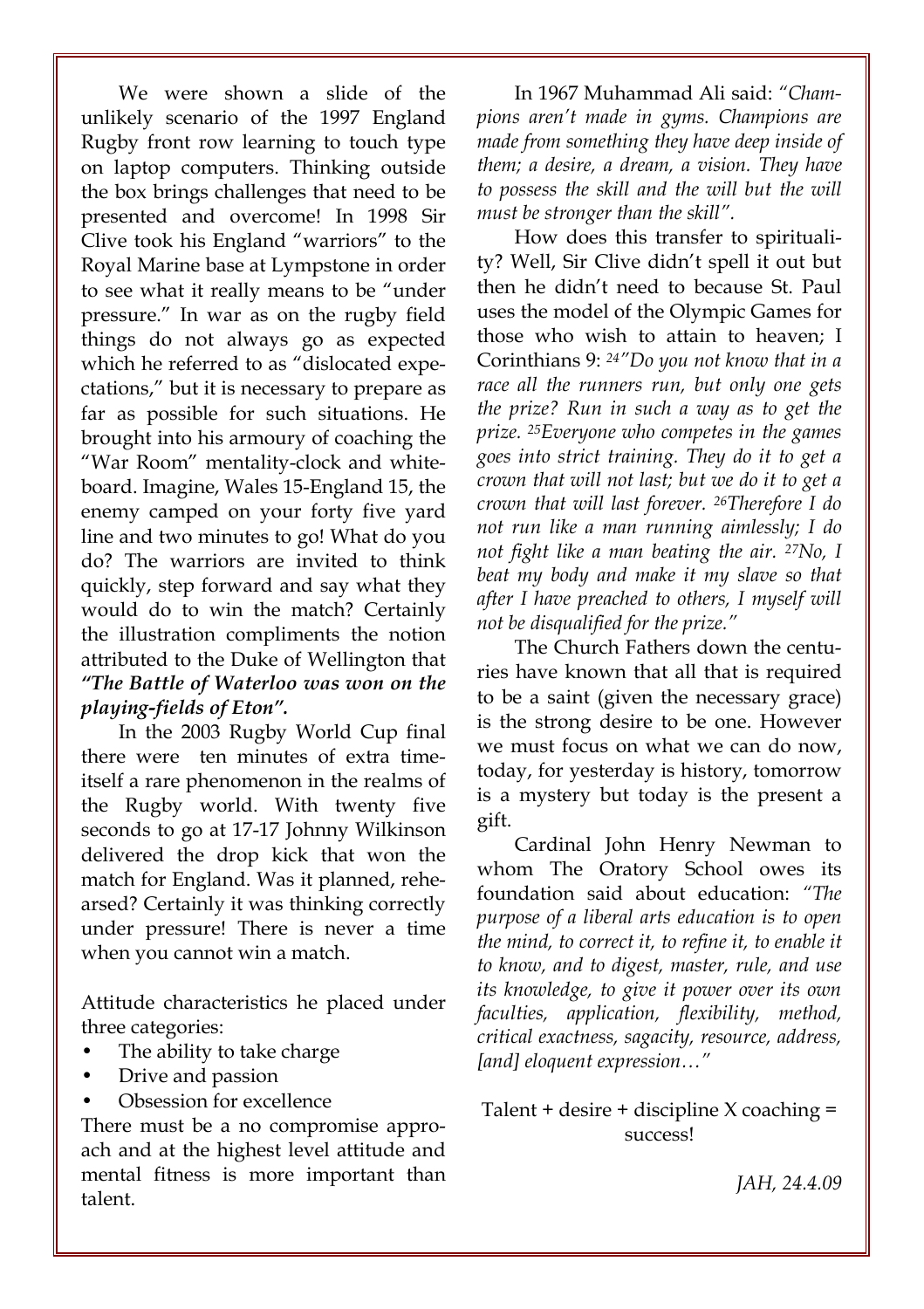## RIGHTEOUS ST. BOTOLPH, ABBOT OF THE MONASTERY OF IKANHOE

Saint Botolph was born in Britain about the year 610 and in his youth became a monk in Gaul. The sisters of Ethelmund, King of East Anglia, who were also sent to Gaul to learn the monastic discipline, met Saint Botolph, and learning of his intention to return to Britain, bade their brother the King grant him land on which to found the monastery. Hearing the King's offer, Saint Botolph asked for land not already in any man's possession, not wishing that his gain should come through another's loss, and chose a certain desolate place called Ikanhoe. At his coming, the demons inhabiting Ikanhoe rose up against him with tumult, threats, and horrible apparitions, but the Saint drove them away with the sign of the Cross and his prayer.



Through his monastery he established in England the rule of monastic life that he had learned in Gaul. He worked signs and wonders, had the gift of prophecy and was distinguished for his sweetness of disposition and affability.

In the last years of his life he bore a certain painful sickness with great patience, giving thanks like Job and continuing to instruct his spiritual children in the rules of the monastic life. He fell asleep in peace about the year 680. His relics were later found incorrupt, and giving off a sweet fragrance. The place where he founded his monastery came to be called "Botolphston" (from either "Botolph's stone" or "Botolph's town") which was later contracted to "Boston."

### PETER AND PAUL, THE HOLY APOSTLES

The divinely-blessed Peter was from Bethsaida of Galilee. He was the son of Jonas and the brother of Andrew the First-called. He was a fisherman by trade, unlearned and poor, and was called Simon; later he was renamed Peter by the Lord Jesus Christ Himself, Who looked at him and said, "Thou art Simon the son of Jonas; thou shalt be called Cephas (which is by interpretation, Peter)" (John 1:42). On being raised by the Lord to the dignity of an Apostle and becoming inseparable from Him as His zealous disciple, he followed Him from the beginning of His preaching of salvation up until the very Passion, when, in the court of Caiaphas the high priest, he denied Him thrice because of his fear of the Jews and of the danger at hand. But again, after many bitter tears, he received complete forgiveness of his transgression.

After the Resurrection of Christ and the descent of the Holy Spirit, he preached in Judea, Antioch, and certain parts of Asia, and finally came to Rome, where he was crucified upside down by Nero, and thus he ascended to the eternal habitations about the year 66 or 68,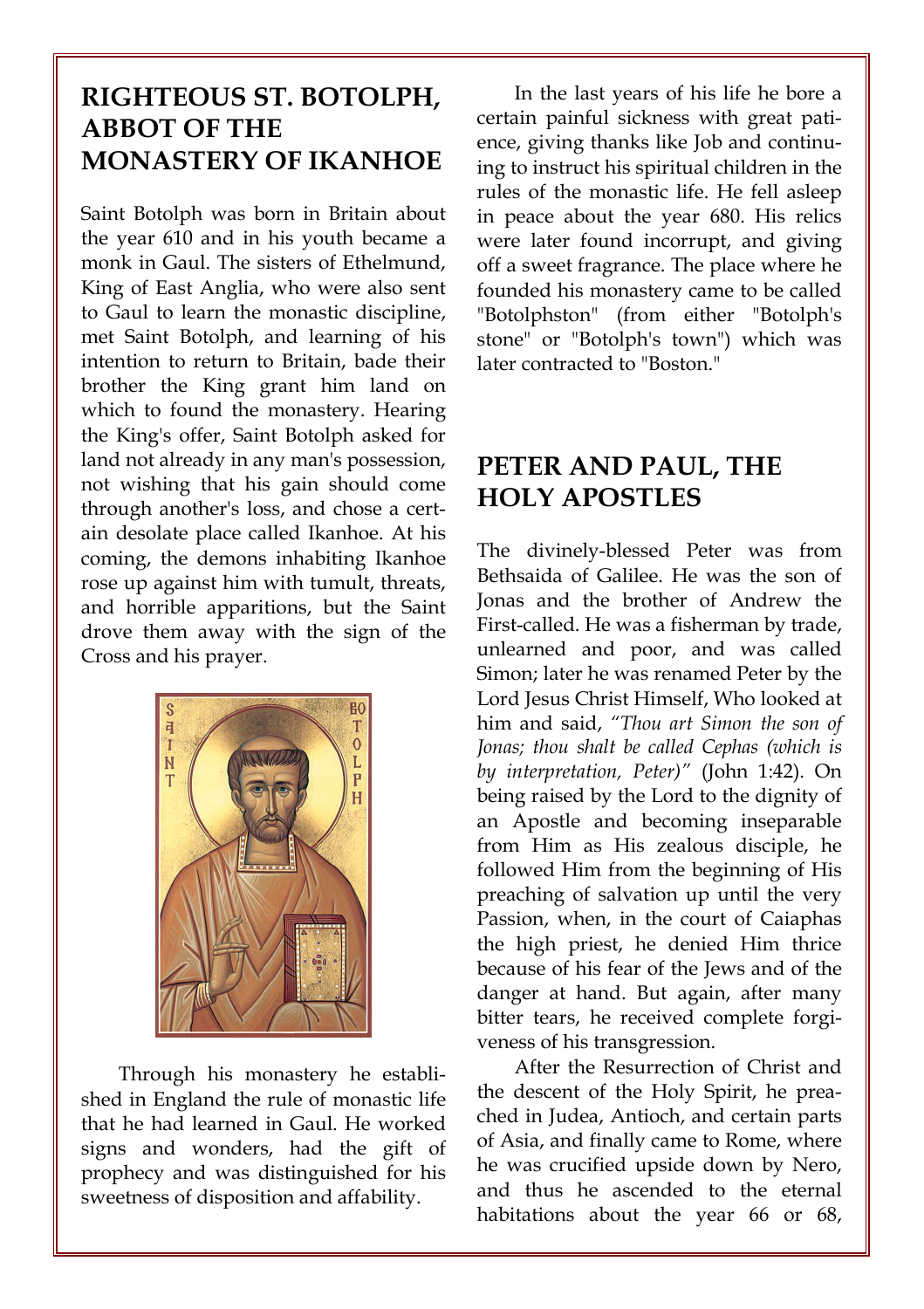leaving two Catholic (General) Epistles to the Church of Christ.

\*\*\*

Paul, the chosen vessel of Christ, the glory of the Church, the Apostle of the Nations and teacher of the whole world, was a Jew by race, of the tribe of Benjamin, having Tarsus as his homeland. He was a Roman citizen, fluent in the Greek language, an expert in knowledge of the Law, a Pharisee, born of a Pharisee, and a disciple of Gamaliel, a Pharisee and notable teacher of the Law in Jerusalem. For this cause, from the beginning, Paul was a most fervent zealot for the traditions of the Jews and a great persecutor of the Church of Christ; at that time, his name was Saul (Acts 22:3-4).



In his great passion of rage and fury against the disciples of the Lord, he went to Damascus bearing letters of introduction from the high priest. His intention was to bring the disciples of Christ back to Jerusalem in bonds. As he was approaching Damascus, about midday there suddenly shone upon him a light from Heaven. Falling on the earth, he heard a voice saying to him, "Saul, Saul, why persecutest thou Me?" And he asked, "Who art Thou, Lord?" And the Lord said, "I am Jesus Whom thou persecutest; it is hard for thee to kick against the pricks". And that heavenly voice and brilliance made him tremble, and he was blinded for a time. He was led by the hand into the city, and on account of a divine revelation to the Apostle Ananias (see Oct. 1), he was baptized by him, and both his bodily and spiritual eyes were opened to the knowledge of the Sun of Righteousness. And straightway -O wondrous transformation!- beyond all expectation, he spoke with boldness in the synagogues, proclaiming that "Christ is the Son of God" (Acts 9:1-21).

As for his zeal in preaching the Gospel after these things had come to pass, as for his unabating labours and afflictions of diverse kinds, the wounds, the prisons, the bonds, the beatings, the stonings, the shipwrecks, the journeys, the perils on land, on sea, in cities, in wildernesses, the continual vigils, the daily fasting, the hunger, the thirst, the nakedness, and all those other things that he endured for the Name of Christ, and which he underwent before nations and kings and the Israelites, and above all, his care for all the churches, his fiery longing for the salvation of all, whereby he became all things to all men, that he might save them all if possible, and because of which, with his heart aflame, he continuously traveled throughout all parts, visiting them all, and like a bird of heaven flying from Asia and Europe, the West and East, neither staying nor abiding in any one place - all these things are related incident by incident in the Book of the Acts, and as he himself tells them in his Epistles. His Epistles, being fourteen in number, are explained in 250 homilies by the divine Chrysostom and make manifest the loftiness of his thou